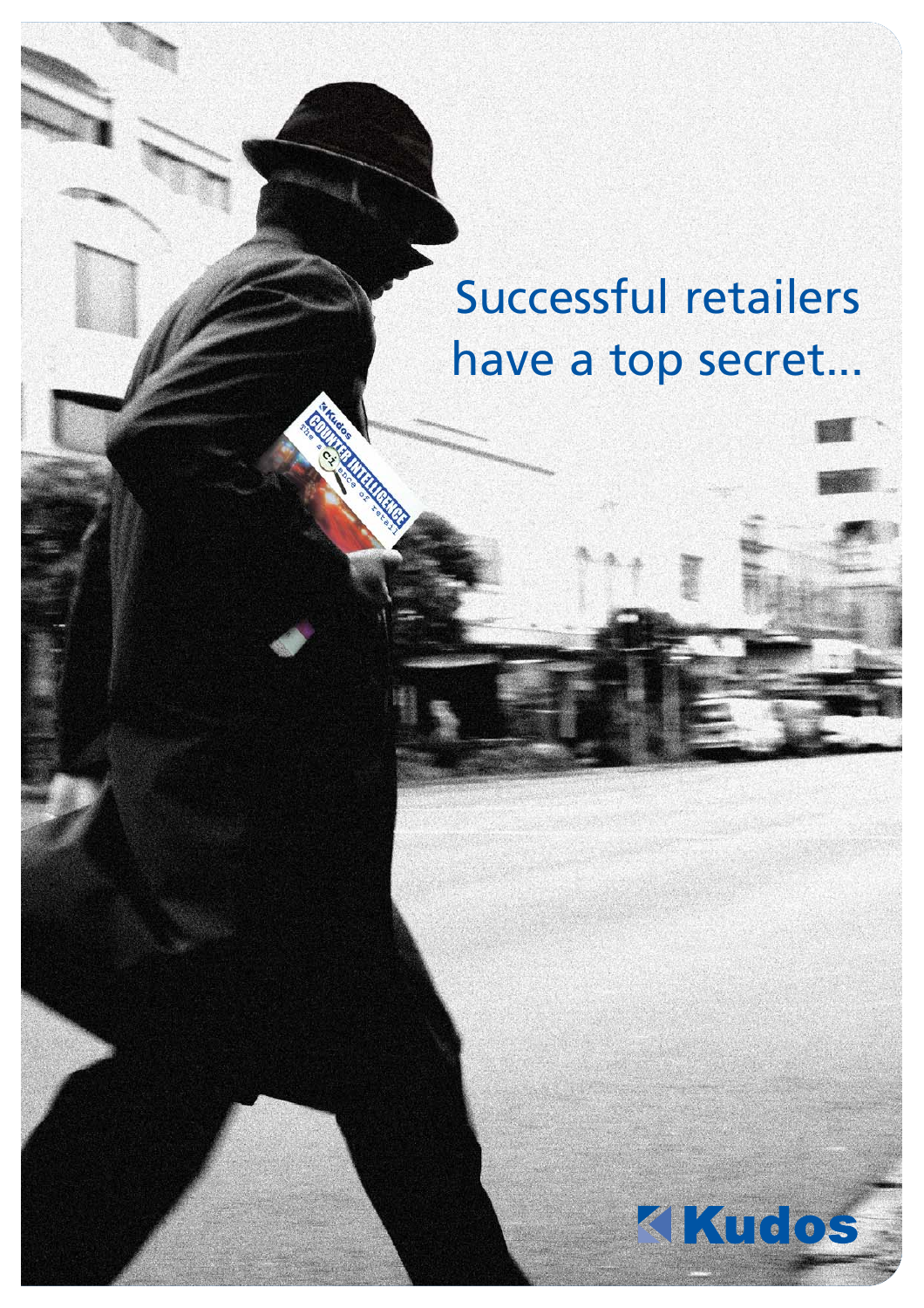# It's called Counter Intelligence.



### Counter Intelligence Software, developed by Kudos Solutions, reveals the secrets that help you maximise profits.

Counter Intelligence was developed by Kudos Solutions specifically for retailers. We didn't lock ourselves away in a dark room to do it either; we went out and spoke to successful retailers, asking what they need in Retail Management and POS software, in order to maximize sales and margins, and contain costs.

Our clients cover the whole retail spectrum, from small to large, from fashion, to giftware, sporting goods, toys, books, tourism, and food & beverage. Counter Intelligence has been rigorously tested and proven to work brilliantly in all these environments.

#### Counter Intelligence takes you to the heart of the matter...

Interrogator, the powerful reporting module at the core of Counter Intelligence, lets you interrogate the data that you collect every time you make a sale or transaction, to unlock the secrets of your retail operation.

Highly flexible selection criteria within Interrogator allow you to generate informative reports on specific areas, including: Suppliers, Branches, Departments, Product Groups, Brands, Seasons, Customers and Employees.

Consequently, you can see which aspects of your operation generate the greatest profits, and which areas need your attention.

#### Size is not an issue...

Counter Intelligence offers a scalable solution based on Microsoft Access, MSDE or SQL technologies and offers solutions for a single user, simply administered system, through to a medium to large scale environment that requires a SQL Server database.

So whether you own a single store, a chain of stores, a department store, or are part of a franchise operation, Counter Intelligence can efficiently deliver the information you need to be more successful.

Kudos Solutions has a proud tradition in developing leading edge software for Retailers and supports sites throughout Australasia and the Pacific Islands.

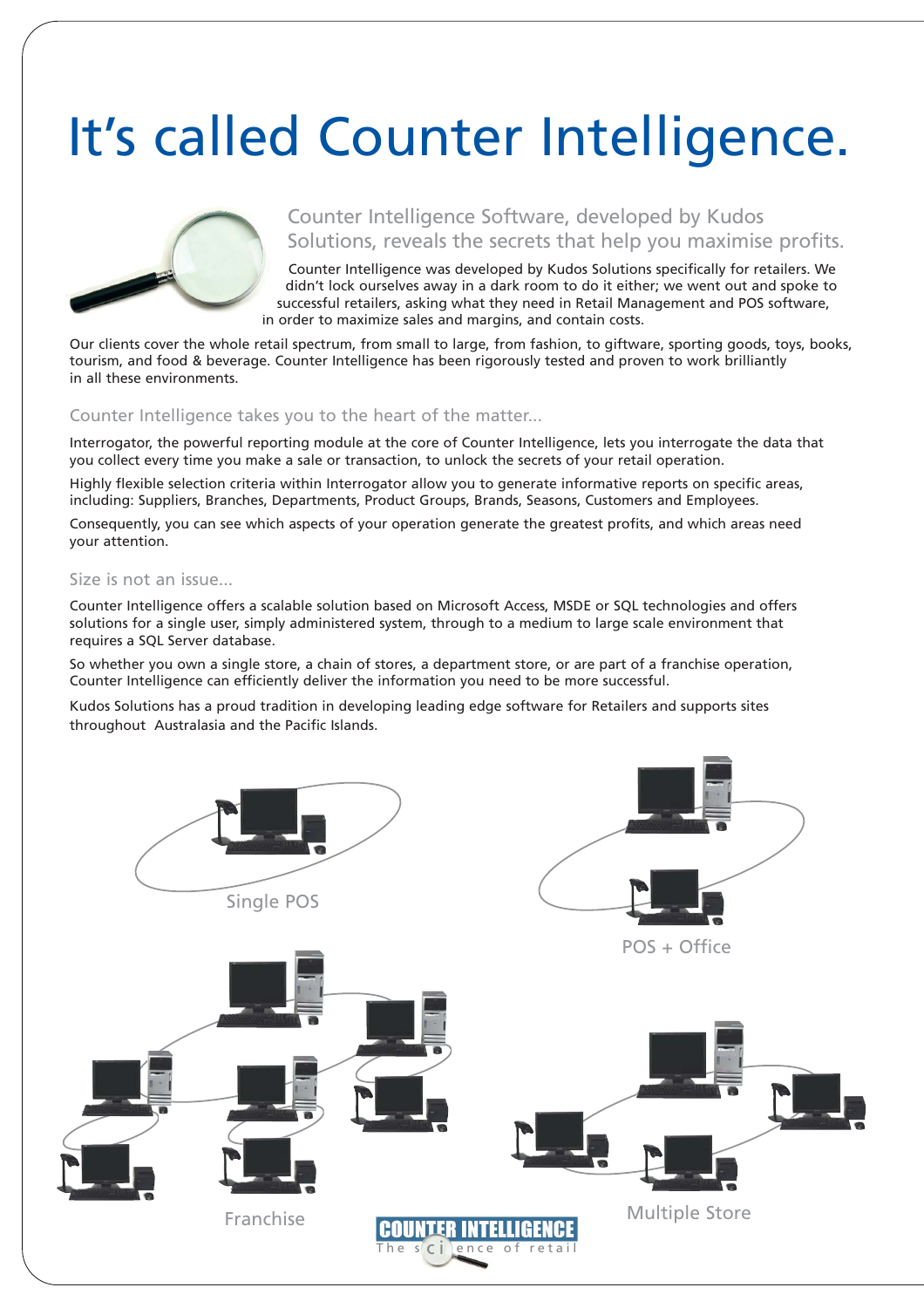### Counter Intelligence POS

- Customised screen layouts
- Single key selection for most functions
- Sell by Scanning, PLU, or Stock Item Code(s)
- Customer loyalty and marketing programmes
- All payment methods available, including integrated Eftpos
- Payment methods and sequence user defined
- Laybys with full layby history
- Gift vouchers and credit notes with serial number control
- Exchanges and refunds
- GST exempt sales
- Mixed GST rates
- Enquiry displaying stock held in all stock locations (stores)
- Stock transfers with in/out matching control
- Multiple price levels with special pricing for "On sale"
- Discounts by percentage or dollar amount
- Customers special pricing
- Held sales
- Quotes and appro's
- Job charging
- Rapid search facility for stock items and customers
- Deliveries direct from suppliers
- Price label printing
- Salesperson time recording
- Customer profile analysis
- Store traffic statistics
- Add on sales prompts
- Text entry for serial numbers etc
- Foreign currency conversion
- Multi level security access to functions
- Sales by stock item and salesperson reports
- Blind Z Off option
- Access to, and reporting on, previous period transactions
- Custom logos on receipt headers and footers
- Customised receipt information
- On line help
- User guide
- Training mode
- Communications to office via LAN, Dialup or Internet

## Counter Intelligence OFFICE

#### You are in control of your commitments to Suppliers

- Supplier performance
- Recommended re-order
- Projected future deliveries
- Outstanding deliveries
- Payments
- Payments analysis

#### Your money will be invested in the right products and stores

- Return on investment
- Stock by location
- Top performers
- Poor performers • Brand and season performance
- Stock shrinkage
- Stock turns
- Sales and margins
- Automated stock distribution
- Label design and printing with bar codes
- Stocktaking
- Communications to stores via LAN, Dialup or Internet
- Reporting at any level of detail including; company, region, branch department, stock group, brand and season, supplier, product and colour/size where required

#### Your marketing can be targeted to receptive and profitable customers

- Sales and margins to product level
- Buying frequency
- Loyalty rewards earned/redeemed
- Personalised direct mail
- Personal information database
- Customer analysis at pos
- Quotations
- Order processing with back ordering
- Invoicing
- Credit accounts with statements etc
- Pricing unique to customers • Multiple types of accounts

- Roster your staff when they can be most effective
- Sales and margins
- Sales and margins at product level
- Customer conversion ratio • Individual performance
- Time sheets

#### You are in control of the bottom line

- Profit and loss reporting by branch
- Personalised chart of accounts
- Statement of assets and liabilities

#### Internet shopping made easy with e-retailer

- Internet store builder
- Products with images
- Single product file to maintain
- Update website with one click
- Integrates to secure server
- Orders emailed immediately

#### Link to other packages

- MYOB
- Quickbooks
- SAP
- XML

#### Grow your system easily with SQL Server

- Robust database
- Scalable